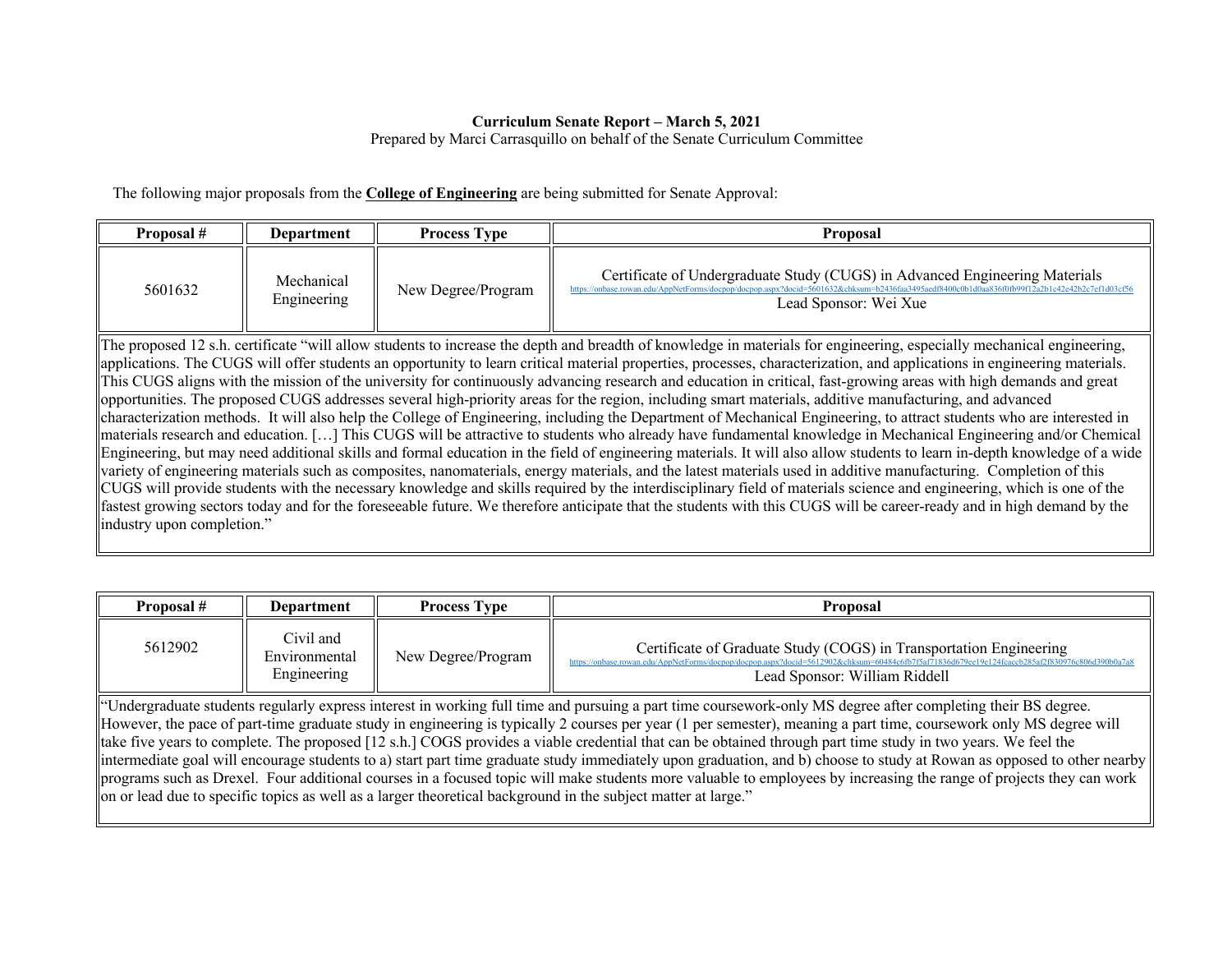The following major proposals from the **College of Humanities and Social Sciences** are being submitted for Senate Approval:

| Proposal #                                                                                                                                                                                                                                                                                                                                                                                                                                                                                                                                                                                                                                                                                                                                                                                                                                                                                                                                                                                                                                                                    | <b>Department</b> | <b>Process Type</b> | <b>Proposal</b>                                                                                                                       |  |
|-------------------------------------------------------------------------------------------------------------------------------------------------------------------------------------------------------------------------------------------------------------------------------------------------------------------------------------------------------------------------------------------------------------------------------------------------------------------------------------------------------------------------------------------------------------------------------------------------------------------------------------------------------------------------------------------------------------------------------------------------------------------------------------------------------------------------------------------------------------------------------------------------------------------------------------------------------------------------------------------------------------------------------------------------------------------------------|-------------------|---------------------|---------------------------------------------------------------------------------------------------------------------------------------|--|
| 5583128                                                                                                                                                                                                                                                                                                                                                                                                                                                                                                                                                                                                                                                                                                                                                                                                                                                                                                                                                                                                                                                                       | <b>History</b>    | New Degree/Program  | [Undergraduate] Concentration in in Global Security<br>https://onbase.rowan.edu/AppNetForms/docpor<br>Lead Sponsor: Kelly Duke Bryant |  |
| The proposed 15 s.h. "concentration in Global Security will focus on the interrelated issues of health, environment, and disaster response. To complete the<br>concentration, students will take courses that approach these issues from a variety of disciplinary perspectives. They will wrestle with problems including climate<br>change, resource depletion, environmental degradation, emerging infectious disease, epidemics and pandemics, natural and humanitarian disasters, and migration, to<br>name a few. Significantly, the thematic strengths of the proposed Global Security concentration are in many ways non-traditional, and depart from the more usual study<br>of International Security, which focuses on causes of war, ethnic conflict, United Nations and international peacekeeping, and the role of international institutions in<br>building peace. The concentration will likely attract International Studies majors who want to learn about global security issues and potential solutions including, but<br>not limited to, war and peace." |                   |                     |                                                                                                                                       |  |

| Proposal #                                                                                                                                                                                                                                                                                                                                                                                                                                                                                                                                                                                                                                                                                                                                                                                                                                                                                                                                                                                                                                                                                                                                                                                                                                                                                                                           | <b>Department</b> | <b>Process Type</b> | Proposal                                                                                                                                                                                                                                                 |
|--------------------------------------------------------------------------------------------------------------------------------------------------------------------------------------------------------------------------------------------------------------------------------------------------------------------------------------------------------------------------------------------------------------------------------------------------------------------------------------------------------------------------------------------------------------------------------------------------------------------------------------------------------------------------------------------------------------------------------------------------------------------------------------------------------------------------------------------------------------------------------------------------------------------------------------------------------------------------------------------------------------------------------------------------------------------------------------------------------------------------------------------------------------------------------------------------------------------------------------------------------------------------------------------------------------------------------------|-------------------|---------------------|----------------------------------------------------------------------------------------------------------------------------------------------------------------------------------------------------------------------------------------------------------|
| 5583129                                                                                                                                                                                                                                                                                                                                                                                                                                                                                                                                                                                                                                                                                                                                                                                                                                                                                                                                                                                                                                                                                                                                                                                                                                                                                                                              | History           | New Degree/Program  | Certificate of Undergraduate Study (CUGS) in Global Security Studies<br>https://onbase.rowan.edu/AppNetForms/docpop/docpop.aspx?docid=5583129&chksum=ca5feac8ffa03c92650bc0fd2cd9cc7b14c5ee0290e5df261a98afb7c21e4ba5<br>Lead Sponsor: Kelly Duke Bryant |
| "The proposed [12 s.h.] CUGS in Global Security Studies will introduce students to the traditional field of International Security, which focuses on causes of war,<br>ethnic conflict, the United Nations and international peacekeeping, and the role of international institutions in building peace. And significantly, it will broaden this<br>traditional approach by inviting students to explore the interrelated issues of health, environment, and disaster response. To complete the CUGS, students will take<br>courses that approach these issues from several disciplinary perspectives. They will wrestle with problems including warfare, terrorism, natural and humanitarian<br>disasters, climate change, environmental degradation, and epidemics and pandemics, to name a few. The CUGS will attract students who are concerned about finding<br>$\parallel \ldots, \perp \ldots, \perp \ldots, \perp \ldots, \perp \ldots, \perp \ldots, \perp \ldots, \perp \ldots, \perp \ldots, \perp \ldots, \perp \ldots, \perp \ldots, \perp \ldots, \perp \ldots, \perp \ldots, \perp \ldots, \perp \ldots, \perp \ldots, \perp \ldots, \perp \ldots, \perp \ldots, \perp \ldots, \perp \ldots, \perp \ldots, \perp \ldots, \perp \ldots, \perp \ldots, \perp \ldots, \perp \ldots, \perp \ldots, \perp \ldots, \perp \$ |                   |                     |                                                                                                                                                                                                                                                          |

creative solutions to global problems. It overlaps with, but does not duplicate, the proposed International Studies major concentration in Global Security, and will therefore be positioned to draw students into the major via their interest in these global issues. And it will be available to matriculated and non-matriculated students alike."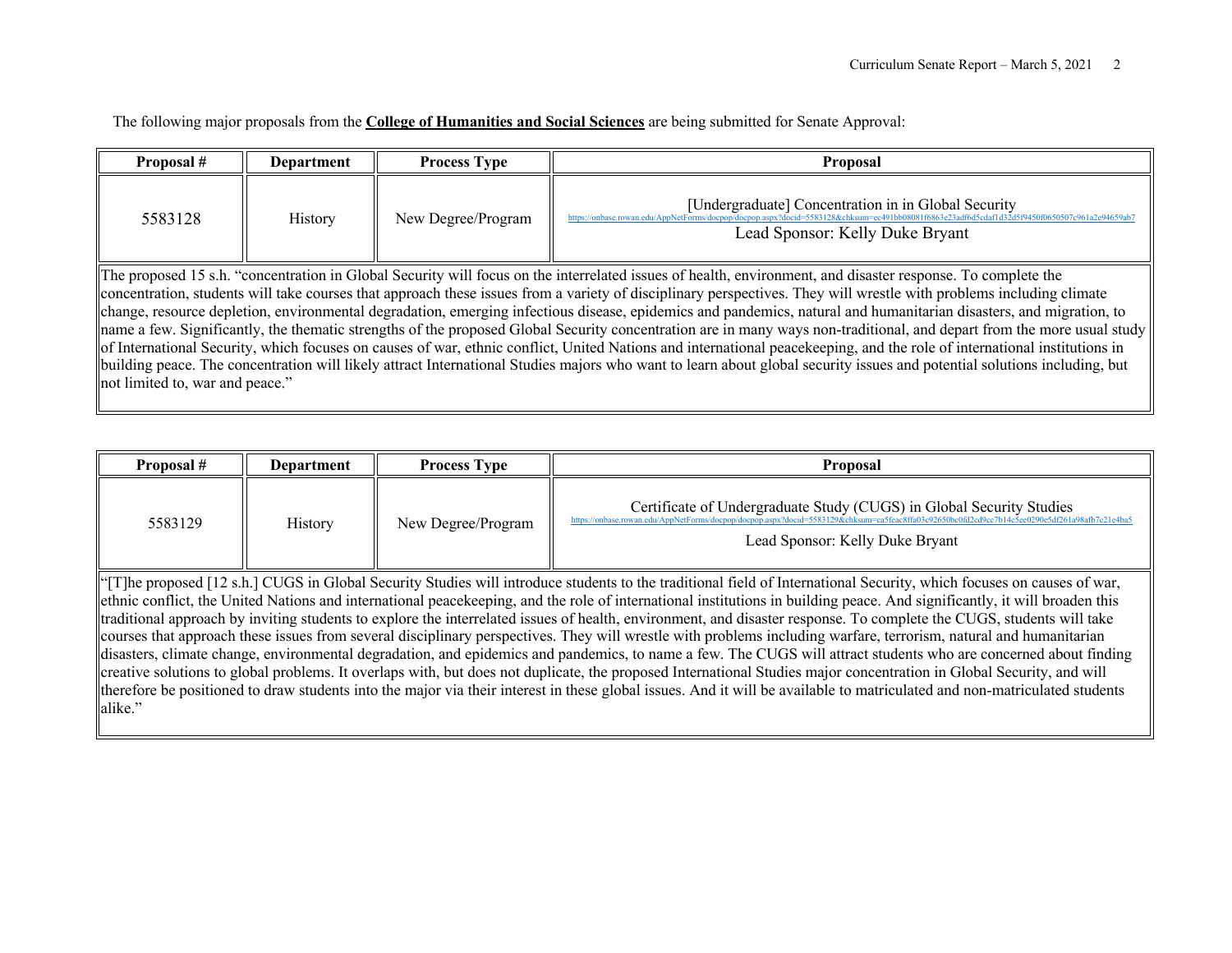The following major proposals from the **College of Humanities and Social Sciences** are being submitted for Senate Approval:

| Proposal #                                                                                                                                                                                                                                                                                                                                                                                                                                                                                                                                                                                                                                                                                                                                                                                                                                                                                                                                                                                                                                                                                                                                                                          | <b>Department</b>             | <b>Process Type</b> | <b>Proposal</b>                                                                                             |  |
|-------------------------------------------------------------------------------------------------------------------------------------------------------------------------------------------------------------------------------------------------------------------------------------------------------------------------------------------------------------------------------------------------------------------------------------------------------------------------------------------------------------------------------------------------------------------------------------------------------------------------------------------------------------------------------------------------------------------------------------------------------------------------------------------------------------------------------------------------------------------------------------------------------------------------------------------------------------------------------------------------------------------------------------------------------------------------------------------------------------------------------------------------------------------------------------|-------------------------------|---------------------|-------------------------------------------------------------------------------------------------------------|--|
| 5583634                                                                                                                                                                                                                                                                                                                                                                                                                                                                                                                                                                                                                                                                                                                                                                                                                                                                                                                                                                                                                                                                                                                                                                             | Sociology and<br>Anthropology | New Degree/Program  | Certificate of Graduate Study (COGS) in Social Change and Social Movements<br>Lead Sponsor: Harriet Hartman |  |
| "Social movements develop and influence law and public policy, public discourse and culture, the use and design of public/private spaces and socio-economic and<br>racial outcomes. Students in this [12 s.h.] certificate program will study the key areas of social changes and the social movements resulting from and influencing them<br>in systematic ways, using the lenses of sociological theoretical models and systematically analyzed evidence. The result will be a high-level understanding of the<br>limplications of wider social and political changes at a global level, which affect local conditions and capacities, as well as the capacity for collective action to produce<br>positive as well as negative results. Students will explore how change is catalyzed by social movements, protest, law, social entrepreneurship, activism and community<br>organizing. Through the exploration of theories and research related to social change, students are able to augment their disciplinary degrees and be prepared to<br>contribute as leaders and change-makers in their communities—from the organizational level through national and global levels." |                               |                     |                                                                                                             |  |

The following major proposals from the **College of Science and Mathematics** are being submitted for Senate Approval:

| Proposal #                                                                                                                                                                                                                                                                                                                                          | Department       | <b>Process Type</b> | <b>Proposal</b>                                                                                                                                                                                                                                                                                                           |  |
|-----------------------------------------------------------------------------------------------------------------------------------------------------------------------------------------------------------------------------------------------------------------------------------------------------------------------------------------------------|------------------|---------------------|---------------------------------------------------------------------------------------------------------------------------------------------------------------------------------------------------------------------------------------------------------------------------------------------------------------------------|--|
| 5471566                                                                                                                                                                                                                                                                                                                                             | Computer Science | Quasi-Curricular    | Quasi-Curricular Proposal to Change the Name of an Existing Degree/Program: from "COGS<br>in Cybersecurity" to "Cybersecurity Architecture"<br>https://onbase.rowan.edu/AppNetForms/docpop/docpop.aspx?docid=5471566&chksum=eb22fb94f5718b63a20cb9b341ca95bf47c8a44d5fc29ad490e4fdf350504355<br>Lead Sponsors: Jack Myers |  |
| "Since we have developed the MS in Cybersecurity and the corresponding COGS in Cybersecurity principles, we wish to rename this COGS so that it is more<br>distinguishable from our other Cybersecurity COGS. Since the COGS focuses on the technical architectures of cybersecurity, we would like to rename it to<br>Cybersecurity Architecture." |                  |                     |                                                                                                                                                                                                                                                                                                                           |  |